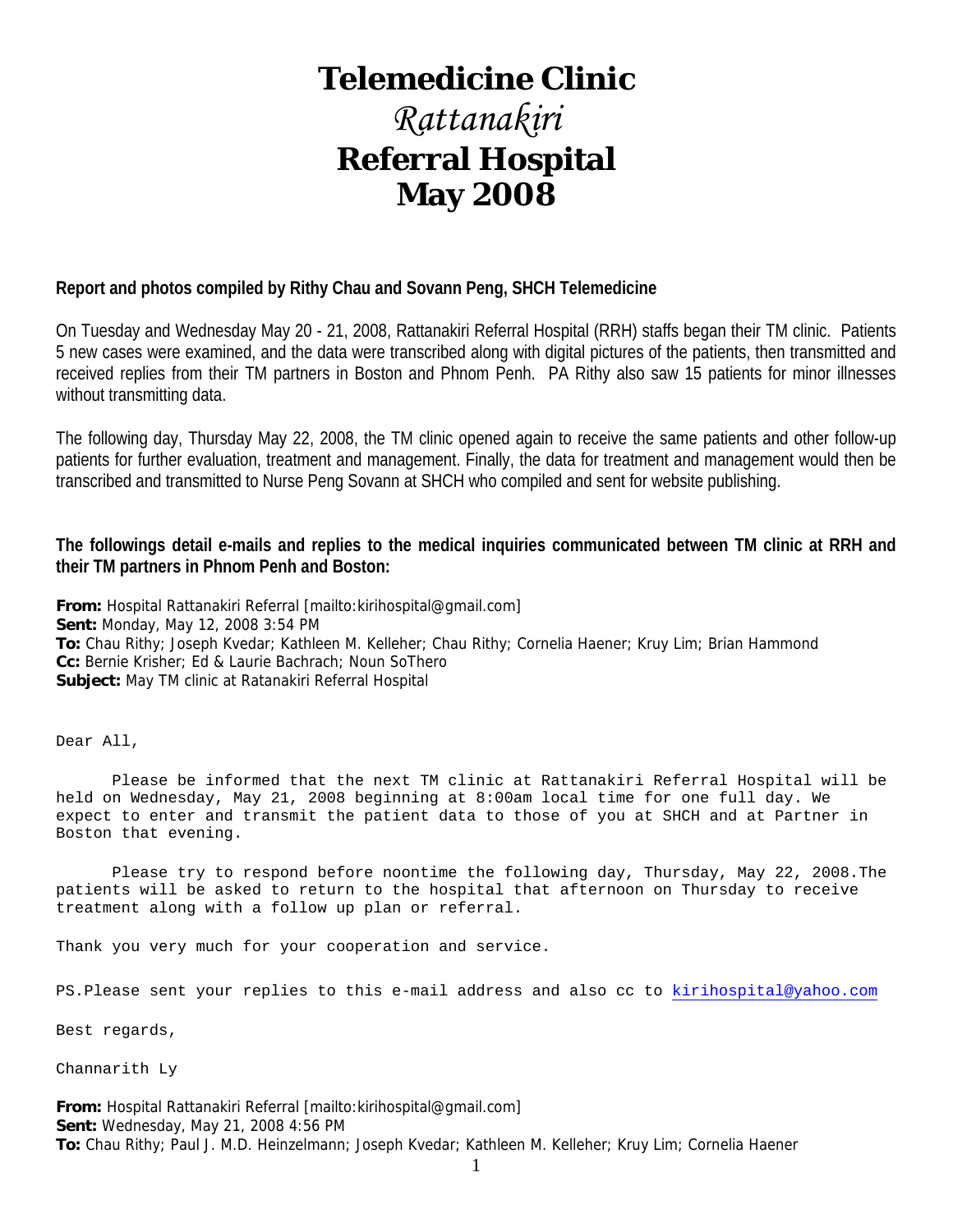**Cc:** Bernie Krisher; Noun SoThero; Ed & Laurie Bachrach **Subject:** Rattanakiri TM Clinic May 2008, Case#1, MP#00276, 6F (Village I)

Dear all,

There are 5 new cases for Rattanakiri Telemedicine clinic May 2008. This is case number 1, MP#00276, 6F and photos.

## **Rattanakiri Provincial Hospital Telemedicine Clinic with Sihanouk Hospital Center of HOPE and Partners in Telemedicine**



**Patient: MP#00276, 6F (Village I)**

**Chief Complaint:** Erythema mass of left ear and right on/off x 5months

**HPI:** 6F presented with headaches, red mass, warmth, and pustule in right ear canal, she was treated with Amoxicillin 250mg bid and Paracetamol 500mg bid for two days at private clinic. Now she presented with other mass on left postero-inferior auricle, swelling, pain, no fever, no lymph node, she was brought to hospital.

**PMH:** Unremarkable

**Family Hx:** Unremarkable

**Social Hx:** No cig smoking, no alcohol drinking

**Medication:** None

**Allergies:** NKDA

**ROS:** Red mass of left ear, swelling, no lymph node, soft, no bleed, and ear pain

| PE:<br>Vital Signs: | BP: 100/70 | P: 90 | R: 24 | T: 37°C | Wt: |
|---------------------|------------|-------|-------|---------|-----|
| 16Kg                |            |       |       |         |     |

**General:** Look stable

**HEENT:** No oropharyngeal lesion, pink conjunctiva, no lymph node palpable, left postero-inferior auricle mass, 1x2cm, tender, soft, swelling, no erythema, tender

**Chest:** CTA bilaterally, no crackle, no rhonchi; H RRR, no murmur

**Abdomen:** Soft, no tender, no distension, (+) BS, no HSM, no surgical scar

**Extremity/Skin:** Unremarkable

**MS/Neuro:** Unremarkable

**Lab/Studies done today:** 



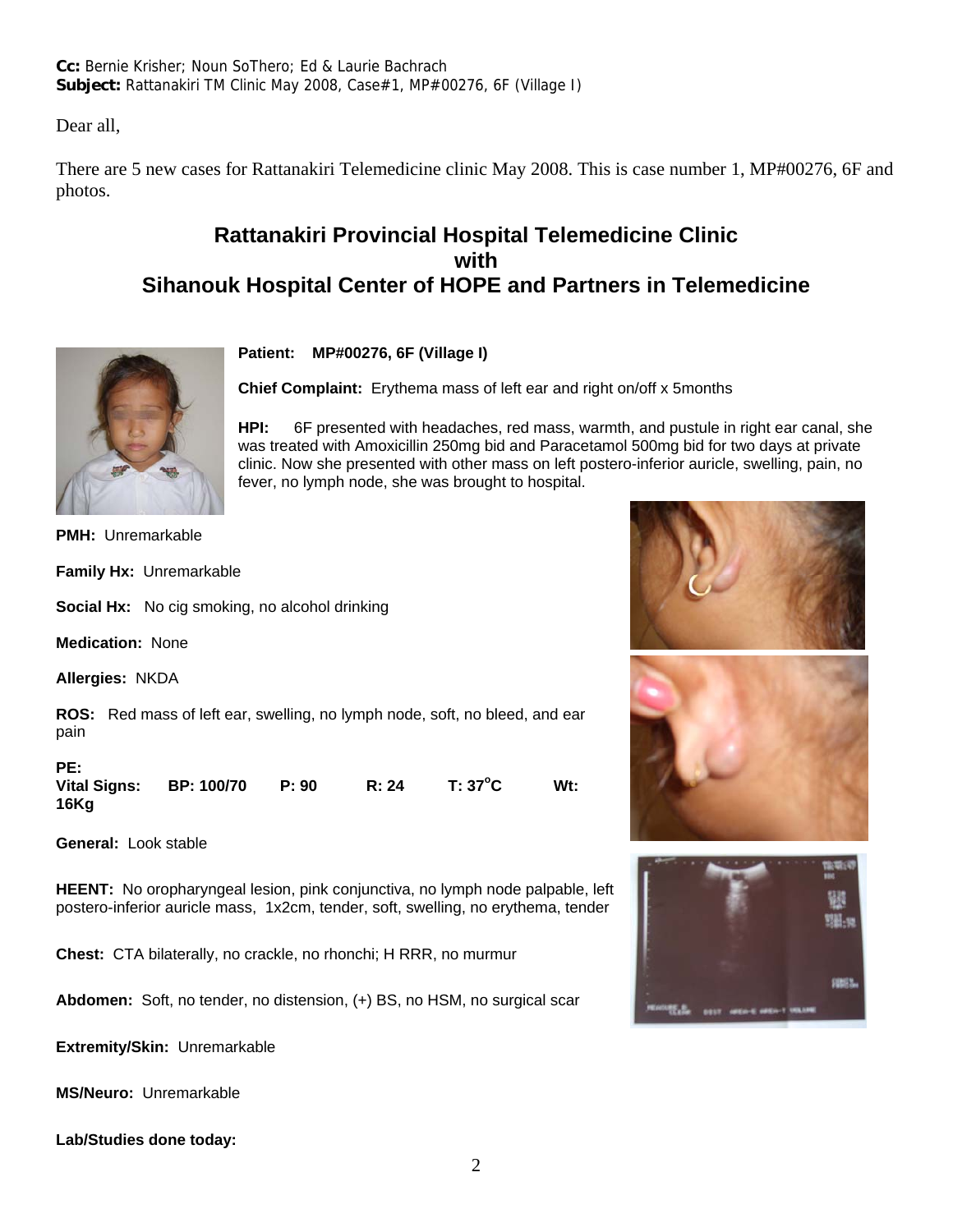Today on May 20, 2008 Left ear mass u/s conclusion: suspected lipoma  $WBC = 6800/mm<sup>3</sup>$  $Eosino = 0.4%$ Neutro  $= 50%$  $Lymph = 44%$ Mono  $= 0.2%$ Baso  $= 0.0\%$ 

#### **Assessment:**

- 1. Hematoma?
- 2. Cystic mass?

**Plan:**

- 1. Ibuprofen 200mg 1t po tid prn pain x 3d
- 2. Could we do surgical excision?

#### **Comments/Notes: Do you agree with my assessment and plan?**

#### **Examined by: Dr. Leng Sreng Date: May 20, 2008**

Please send all replies to kirihospital@gmail.com and cc: to tmed rithy@online.com.kh and kirihospital@yahoo.com.

*The information transmitted in this e-mail is intended only for the person or entity to which it is addressed and may contain confidential and/or privileged material. Any review, retransmission, dissemination or other use of or taking of any action in reliance upon, this information by persons or entities other than the intended recipient is prohibited. If you received this e-mail in error, please contact the sender and delete material from any computer.*

**From:** Busaba, Nicolas [mailto:nicolas\_busaba@meei.harvard.edu] **Sent:** Wednesday, May 21, 2008 4:58 PM **To:** Fiamma, Kathleen M. **Subject:** RE: Rattanakiri TM Clinic May 2008, Case#1, MP#00276, 6F (Village I)

Kathy,

Actually, after reviewing the photos, the patient does not need antibiotic ear drops. The mass is most consistent with infected skin inclusion cyst. Cephalexin 250 mg four times a day for 10 days should be tried in combination with incision of drainage under local anesthesia. The appearance is not worrisome for tumor. The appearance is most consistent with an infected skin inclusion cyst.

Please feel free to contact me if you need any further information.

Regards, Nicolas

Nicolas BuSaba, MD, FACS Department of Otolaryngology - Head and Neck Surgery Massachusetts Eye and Ear Infirmary and Harvard Medical School 243 Charles Street Boston MA 02114 Phone: 617-573-3558 Fax: 617-573-3914

**From:** cornelia\_haener [mailto:cornelia\_haener@online.com.kh] **Sent:** Thursday, May 22, 2008 11:04 AM **To:** 'Hospital Rattanakiri Referral'; 'Chau Rithy'; 'Paul J. M.D. Heinzelmann'; 'Joseph Kvedar'; 'Kathleen M. Kelleher'; 'Kruy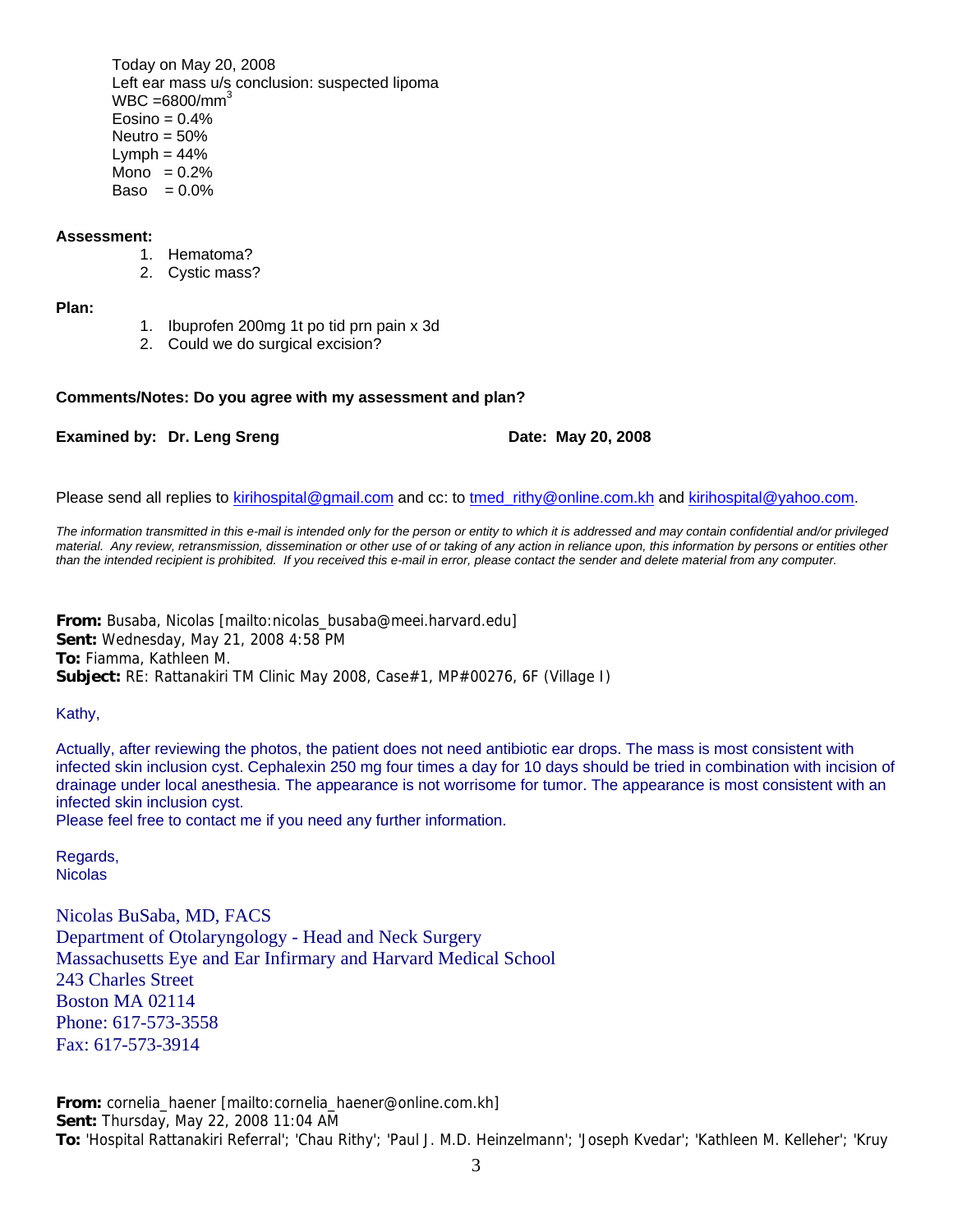Lim' **Cc:** 'Bernie Krisher'; 'Noun SoThero'; 'Ed & Laurie Bachrach' **Subject:** RE: Rattanakiri TM Clinic May 2008, Case#1, MP#00276, 6F (Village I)

Dear all,

It looks like an infected epidermoid cyst. If it is very inflammed, an incision and drainage might be better initially, then do the excision later. If it is not acutely inflammed, an excision is feasible.

Kind regards Cornelia

**From:** Hospital Rattanakiri Referral [mailto:kirihospital@gmail.com] **Sent:** Wednesday, May 21, 2008 5:10 PM **To:** Chau Rithy; Kruy Lim; Paul J. M.D. Heinzelmann; Joseph Kvedar; Kathleen M. Kelleher **Cc:** Bernie Krisher; Noun SoThero; Ed & Laurie Bachrach **Subject:** Rattanakiri TM Clinic May 2008, Case#2, MP#00275, 10M (Village I)

Dear all,

This is case number 2, MP#00275, 10M and photos.

Best regards, Sovann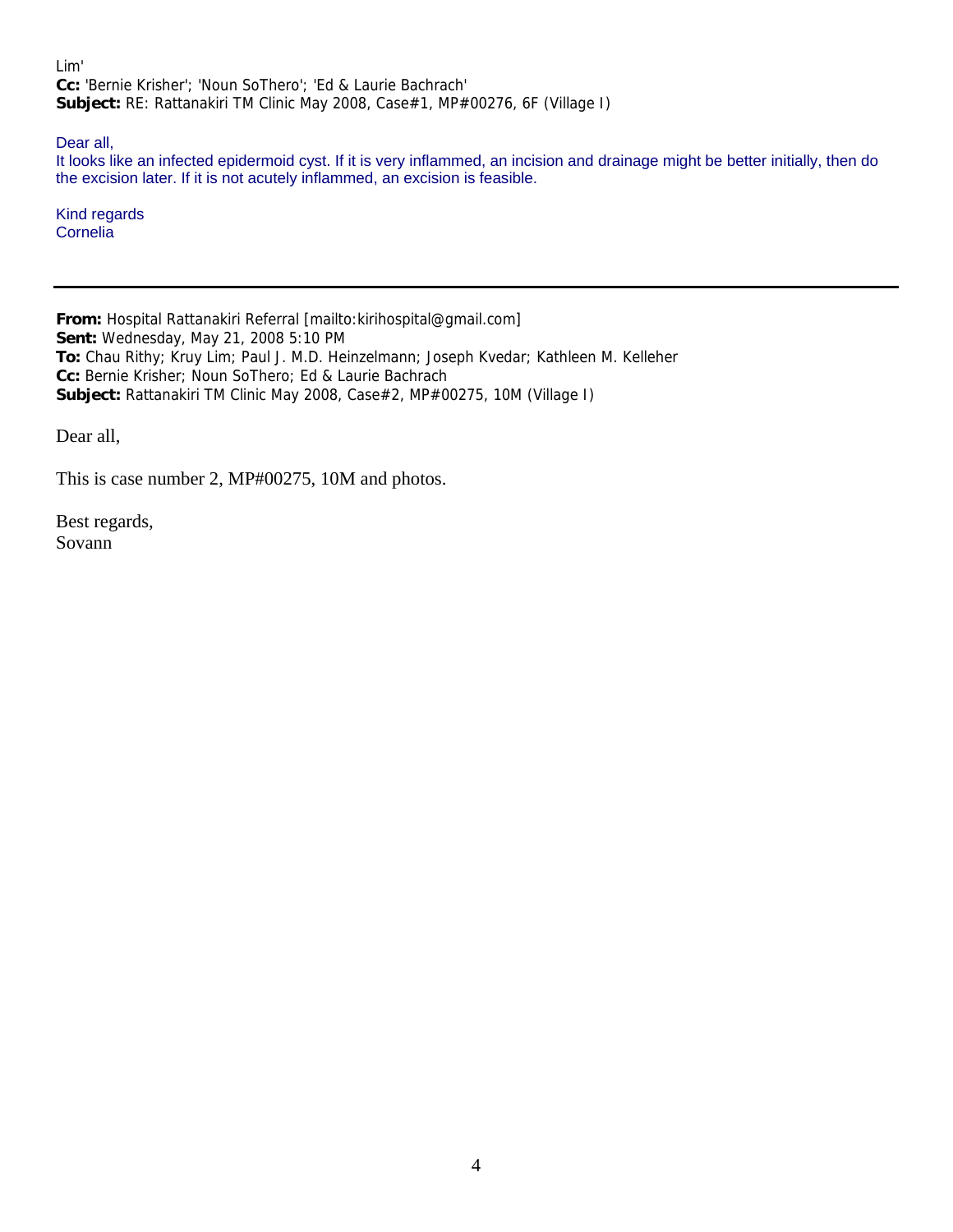## **Rattanakiri Provincial Hospital Telemedicine Clinic with Sihanouk Hospital Center of HOPE and Partners in Telemedicine**

#### **Patient: MP#00275, 10M (Village I)**



**Chief Complaint:** Pealed skin and vesicle eruption on foot x 4 years

**HPI:** 10M, grad 4 student brought to us by his mother with complaining of vesicle eruption and pealed skin on both foot. Since four years, He presented with symptoms of vesicle eruption with clear discharge, pustule on foot and the skin pealed on the toe, itchy, fever and lymph node on both groins. He was brought to health center and private clinic and treated with some known name medicine and lotion. It disappeared for a few months then developed a gain. The symptoms usually presented when he ate food like egg, chicken. In these two months he presented with left index nail plate separated from nail bed and noticed echymosis on his lower lip. This week he presented

on pustule lesion on left upper eyelid. Now his symptoms became better.

**PMH:** Unremarkable

**Family Hx:** None

**Social Hx:** Grade 4 student

#### **Medication:**

1. Unknown name lotion apply on lesion

**Allergies:** NKDA

**ROS:** No ear pain, no eye discharge, no fever, no cough, no SOB, normal bowel movement, normal urination

| PE:                            |       |       |           |        |
|--------------------------------|-------|-------|-----------|--------|
| Vital Signs: BP: 94/56<br>22Kg | P: 96 | R: 26 | T: 37.5°C | $Wt$ : |

**General:** Look stable

**HEENT:** No oropharyngeal lesion, pink conjunctiva, one lymph node palpable on left sub-mental, pustule lesion on left upper eye lid, no eye discharge

**Chest:** CTA bilaterally, no rale, no rhonchi; H RRR, no murmur

**Abdomen:** Soft, no tender, no distension, (+) BS, no HSM

**Extremity/Skin:** On Big toe, 2<sup>nd</sup> and 3<sup>rd</sup> toe, pealed skin lesion, no pustule no vesicle, no erythema, some complete healed lesions on both foot, pitting nail, no lymph node palpable in the groin; nail plate separation from nail bed on left index finer

**MS/Neuro:** MS +5/5, motor, sensory intact, DTRs +2/4

**Lab/Studies done today:** On May 20, 2008

| $SGOT = 33$ | $\vert$ <37 $\vert$ |  |
|-------------|---------------------|--|
| $SGPT = 39$ | $\left[ 42 \right]$ |  |





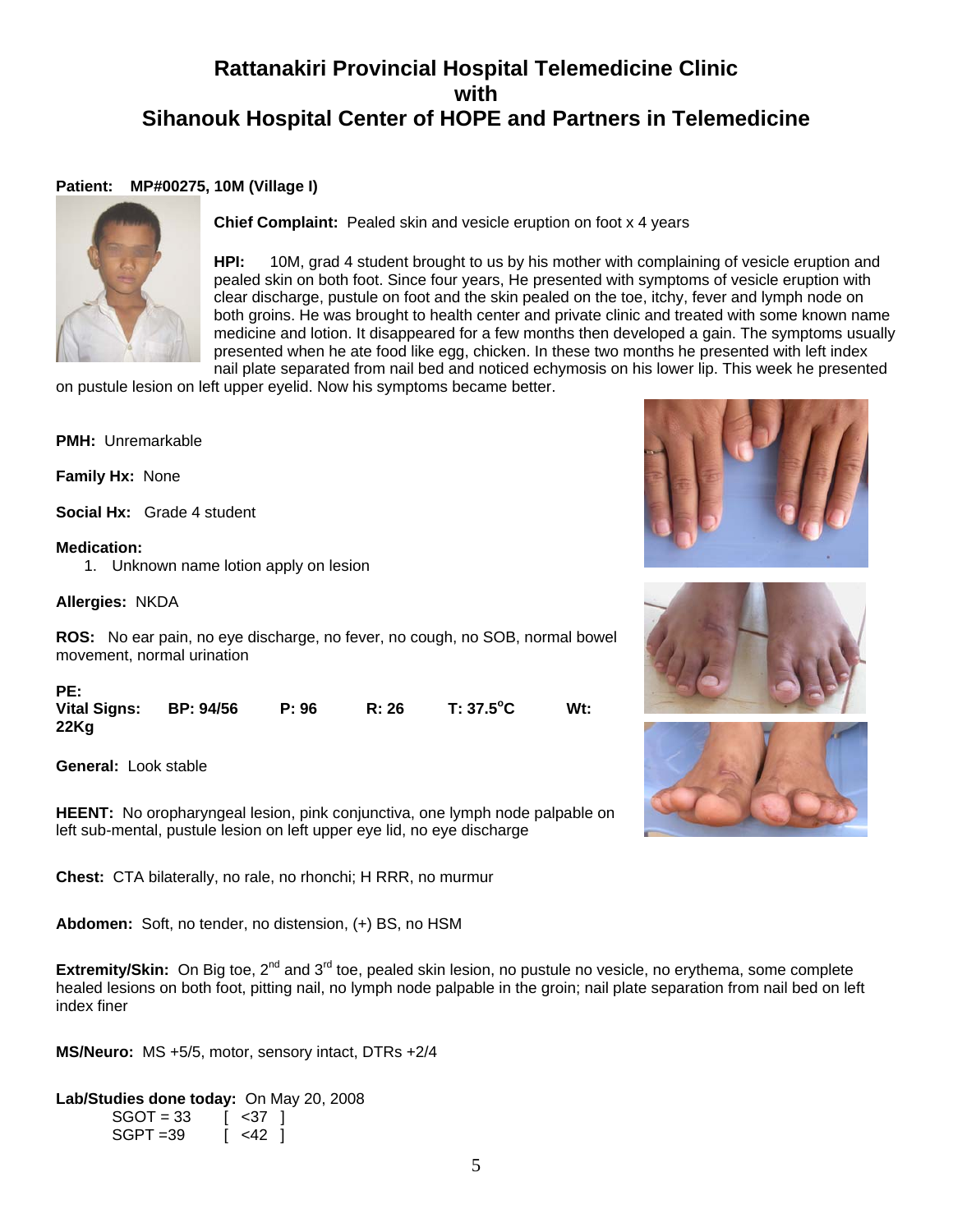$Ht = 37%$ HIV negative

#### **Assessment:**

- 1. Fungal infection of toe
- 2. Tinea Unguium (Onychomycosis)
- 3. Left upper eyelid dye

#### **Plan:**

- 1. Ibuprofen 200mg 1t po tid for 3d prn pain
- 2. Fluconazole 150mg 1t po qd for one month

#### **Comments/Notes: Do you agree with my assessment and plan?**

**Examined by: Nurse Sovann Peng Date: May 20, 2008** 

Please send all replies to kirihospital@gmail.com and cc: to tmed\_rithy@online.com.kh and kirihospital@yahoo.com.

*The information transmitted in this e-mail is intended only for the person or entity to which it is addressed and may contain confidential and/or privileged material. Any review, retransmission, dissemination or other use of or taking of any action in reliance upon, this information by persons or entities other than the intended recipient is prohibited. If you received this e-mail in error, please contact the sender and delete material from any computer.*

**From:** Kvedar, Joseph Charles,M.D. **Sent:** Wednesday, May 21, 2008 3:59 PM **To:** Fiamma, Kathleen M. **Subject:** Re: Rattanakiri TM Clinic May 2008, Case#2, MP#00275, 10M (Village I)

The findings are suggestive of EITHER a tinea infection or asteatotic eczema. I think the plan of fluconazole treatment as noted is fine. I would suggest follow up. If it is resistant to fluconazole, it probably means it is eczematous and not fungal. We can formulate treatment for that at the time of follow up, if we have to.

‐‐ Joseph C. Kvedar, MD Director, Center for Connected Health Partners HealthCare System, Inc. Associate Professor of Dermatology Harvard Medical School

25 New Chardon Street Suite 400 D Boston, MA 02114

**From:** Hospital Rattanakiri Referral [mailto:kirihospital@gmail.com] **Sent:** Wednesday, May 21, 2008 5:14 PM **To:** Chau Rithy; Kruy Lim; Paul J. M.D. Heinzelmann; Joseph Kvedar; Kathleen M. Kelleher **Cc:** Bernie Krisher; Noun SoThero; Ed & Laurie Bachrach **Subject:** Rattanakiri TM Clinic May 2008, Case#3, TS#00277, 45F (La Bang Village)

Dear all,

This is case number 3, TS#00277, 45F and photo.

Best regards, Sovann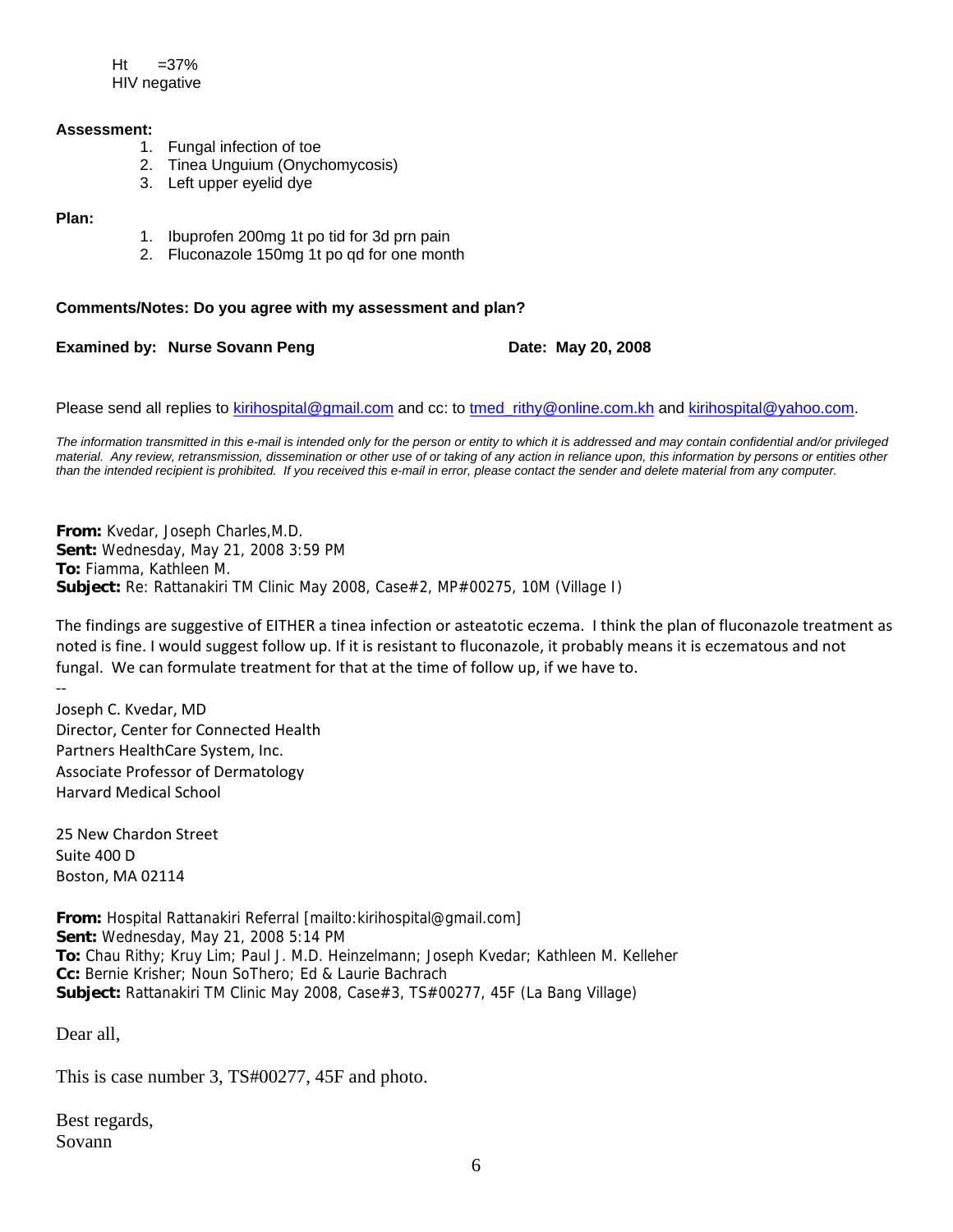## **Rattanakiri Provincial Hospital Telemedicine Clinic with Sihanouk Hospital Center of HOPE and Partners in Telemedicine**



#### **Patient: TS#00277, 45F (La bang Village)**

**Chief Complaint:** Epigastric pain x 2y

**HPI:** 45F, farmer, came to us complaining of epigastric pain, burping with sour taste, radiated to the back, and fatigue, headaches, She went to private clinic and told she had gastritis and treated with unknown name medication for two weeks. She usually presented with above symptoms and bought medicine from pharmacy for gastritis and some traditional medicine. She denied of vomiting, stool with blood, or mucus.

**PMH:** Unremarkable

**Family Hx:** Unremarkable

| Social Hx: Smoking 4cig/d for over 20y, no alcohol drinking, with four children                         |  |  |  |  |  |
|---------------------------------------------------------------------------------------------------------|--|--|--|--|--|
| <b>Medication:</b> Traditional medicine for gastritis                                                   |  |  |  |  |  |
| Allergies: NKDA                                                                                         |  |  |  |  |  |
| <b>ROS:</b> Unremarkable                                                                                |  |  |  |  |  |
| PE:<br>T: 37°C<br>Vital Signs: BP: 100/56 P: 80 R: 20<br>Wt: Kg                                         |  |  |  |  |  |
| <b>General: Look sick</b>                                                                               |  |  |  |  |  |
| <b>HEENT:</b> No oropharyngeal lesion, pink conjunctiva, no lymph node palpable, no thyroid enlargement |  |  |  |  |  |
| <b>Chest:</b> CTA bilaterally, no rales, no rhonchi; H RRR, no murmur                                   |  |  |  |  |  |
| Abdomen: Soft, no tender, no distension, (+) BS, no HSM, no surgical scar                               |  |  |  |  |  |
| Extremity/Skin: No edema, no rash, no lesion                                                            |  |  |  |  |  |
| MS/Neuro: MS +5/5, motor and sensory intact, DTRs 2/4, normal gait                                      |  |  |  |  |  |
| Rectal Exam: Good sphincter tone, smooth, no mass palpable, (+) colocheck                               |  |  |  |  |  |
| I ah/Studies done today.                                                                                |  |  |  |  |  |

**Lab/Studies done today: Today on May 20, 2008**  UA: normal

**Assessment:**

- 1. PUD
- 2. Parasititis

**Plan:**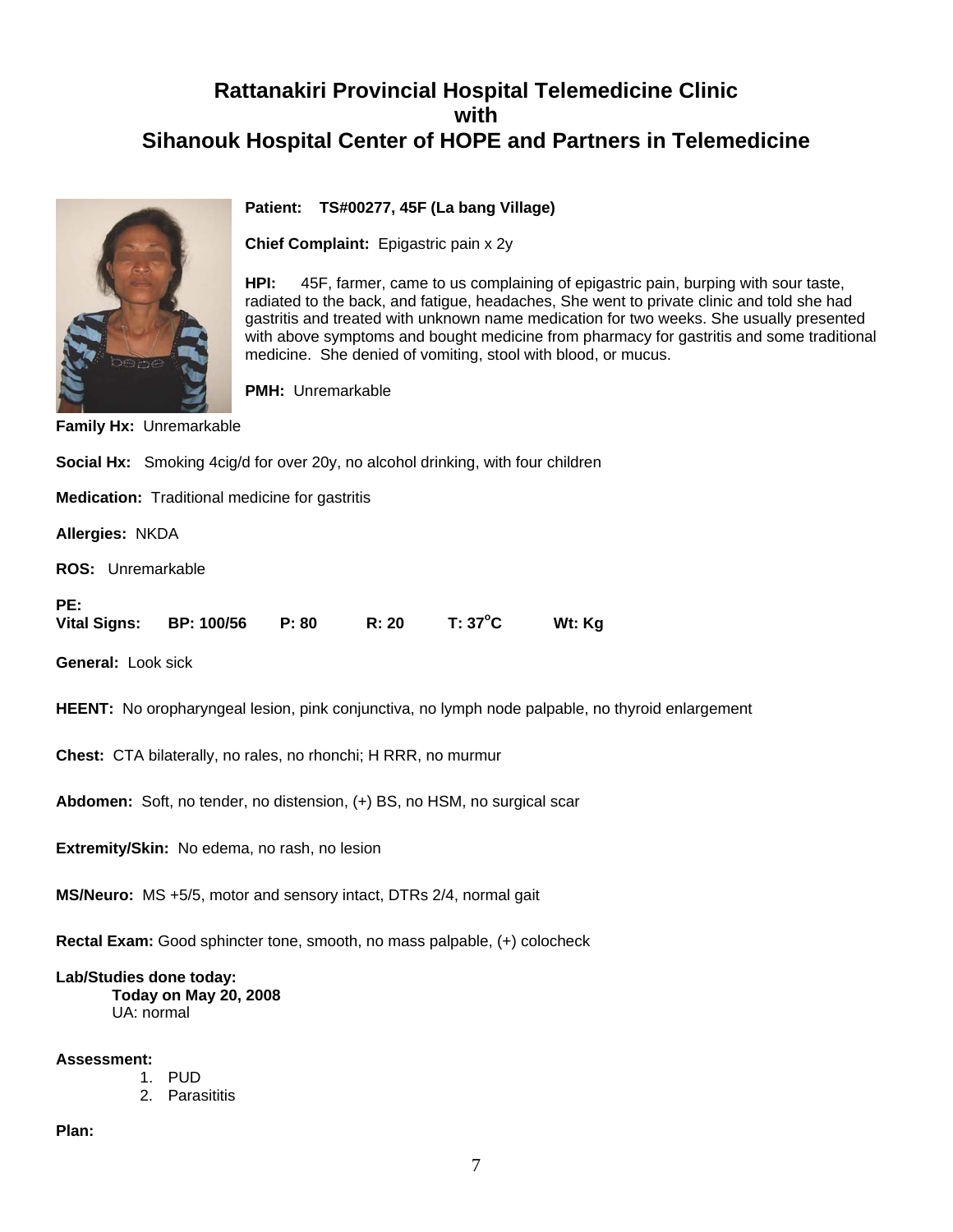- 1. Amoxicillin 500mg 2t po bid for two weeks
- 2. Metronidazole 250mg 2t po bid for two weeks
- 3. Omeprazole 40mg 1t po bid for two weeks then 1t qhs for one month
- 4. Metochlopramide 10mg 1t po qhs for two weeks
- 5. Mebendazole 100mg 1t po bid for 5d
- 6. GERD prevention education

#### **Comments/Notes: Do you agree with my assessment and plan?**

#### **Examined by: Nurse Sovann Peng Date: May 20, 2008**

Please send all replies to kirihospital@gmail.com and cc: to tmed\_rithy@online.com.kh and kirihospital@yahoo.com.

*The information transmitted in this e-mail is intended only for the person or entity to which it is addressed and may contain confidential and/or privileged material. Any review, retransmission, dissemination or other use of or taking of any action in reliance upon, this information by persons or entities other than the intended recipient is prohibited. If you received this e-mail in error, please contact the sender and delete material from any computer.*

**From:** Smulders-Meyer, Olga,M.D.

**Sent:** Wednesday, May 21, 2008 4:14 PM **To:** Fiamma, Kathleen M.

**Cc:** 'kirihospital@gmail.com,'

**Subject:** RE: Rattanakiri TM Clinic May 2008, Case#3, TS#00277, 45F (La Bang Village)

Hallo Sovann,

The patient is a 45-year-old woman presents with a two-year history off epigastric pain. Her symptoms are plastic of gastroesophageal reflux disease causing sour taste in her mouth. The back pain is concerning for peptic ulcer disease/gastritis. There is no mention of weight loss.

The patient is afebrile, but she looks sick, could she be anemic? Helico Bacter Pylori infection is associated with anemia, and

causes chronic gastritis which could consistent with her symptoms. You may want to get a CBC. The physical examination is otherwise unremarkable.

I agree with your plan to treat her with Amoxicillin, Flagyl and Omeprazole for two weeks to cover for H. pylori. After that I would continue omeprazole 20 mg for about 6 weeks and gradually wean her off this medication.

If she continues to be symptomatic, she will then need an upper endoscopy to rule out a malignancy, Malt Lymphoma or peptic ulcer disease. Ideally in that case, she would need to undergo an upper endoscopy.

I agree with a good try all esophageal reflux prevention education including smoking cessation, avoiding coffee and tea, and citrus based products. The patient should be advised to drink plenty of water every day. I will increase anti acids overthe-counter medications. She should have small frequent bland meals, 4 to 5 times a day. She should avoid drink milk before bed time, as this might increase nocturnal acid production.

I agree with your plans!

#### Olga Smulders-Meyer MD

**From:** Hospital Rattanakiri Referral [mailto:kirihospital@gmail.com] **Sent:** Wednesday, May 21, 2008 5:21 PM **To:** Chau Rithy; Kruy Lim; Paul J. M.D. Heinzelmann; Joseph Kvedar; Kathleen M. Kelleher **Cc:** Bernie Krisher; Noun SoThero; Ed & Laurie Bachrach **Subject:** Rattanakiri TM Clinic May 2008, Case#4, VS#00278, 7F (Vilage I) Dear all, This is case number four, VS#00278, 7F and photos. Best ragards, Sovann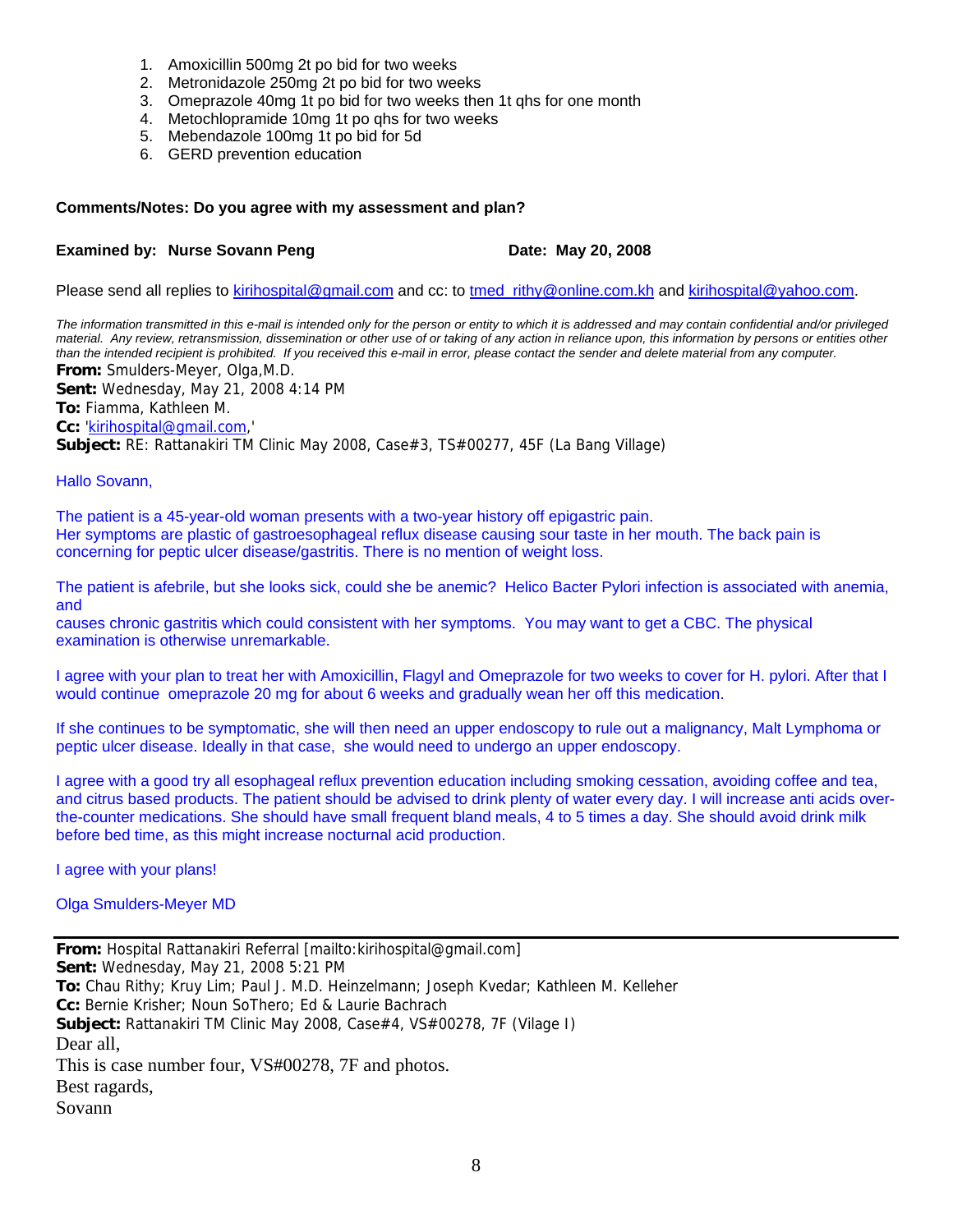## **Rattanakiri Provincial Hospital Telemedicine Clinic with Sihanouk Hospital Center of HOPE and Partners in Telemedicine**



#### **Patient: VS#00278, 7F (Village I)**

**Chief Complaint:** Fever, anemia, and icterus for 10d

HPI: 7F presented with fever, anemia, and icterus. She was examined (WBC: 16300/mm<sup>3</sup>, Ht: 19%, TO: 1/160, TH: 1/320 and malaria smear showed PV + and she was treated with Atesunate 1/2t bid Paracetamol 500mg 1t bid, Cefixim 200mg 1/2t pot id and MTV 1t tid for 6d. Now she has presented with fever, anemia, icterus, poor appetite, and admitted to hospital and treated with IVF D10%, Ampicillin, Gentamycin, Prednisolone, Vit K, and Paracetamol.

**PMH:** Unremarkable

**Family Hx:** Unremarkable

**Social Hx:** No cig smoking, no alcohol drinking

**Medication:** None

**Allergies:** NKDA

**ROS:** Unremarkable

| PE: |                                                |  |                           |  |
|-----|------------------------------------------------|--|---------------------------|--|
|     | Vital Signs: BP: 110/70 P: 130 R: 52 T: 38.5°C |  | <b>Wt: 17Kg O2sat 98%</b> |  |

**General:** Look sick

**HEENT:** No oropharyngeal lesion, pale conjunctiva, icterus, no lymph node palpable

**Chest:** CTA bilaterally, no crackle, no rhonchi; Heart tachycardia, RR, no murmur

**Abdomen:** Soft, no tender, distension, (+) BS, Hepatosplenomegaly, no surgical scar

**Extremity/Skin:** Unremarkable

**MS/Neuro:** Unremarkable

#### **Lab/Studies done**

 $WBC = 16300/mm^3$  $Ht = 19%$ TO =1/160<br>TH =1/320  $=1/320$ Plasmodium Vivax +

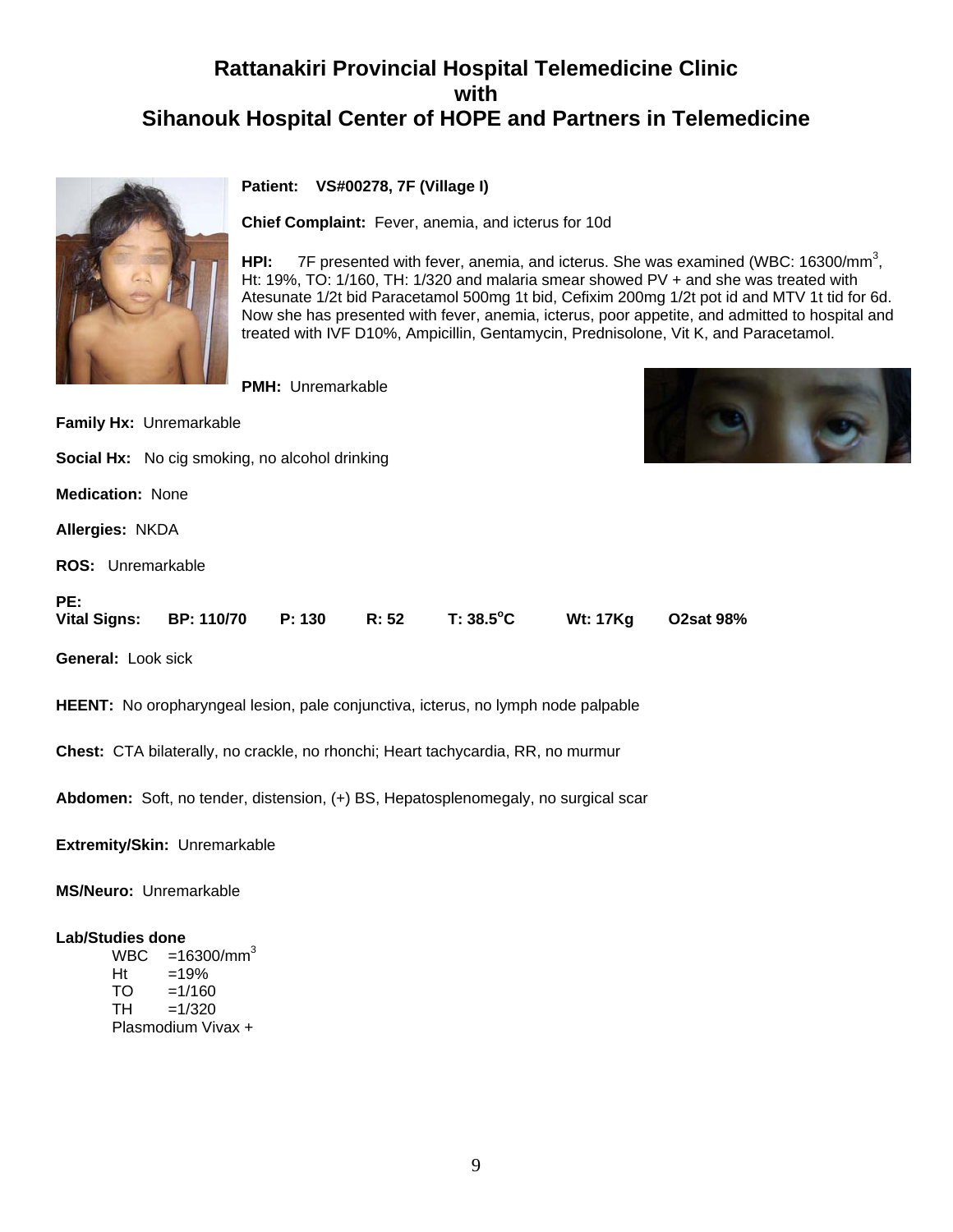

#### **Today May 21, 2008:**

 Today on May 20, 2008 Left ear mass u/s conclusion: suspected lipoma  $WBC = 11900/mm^3$ <br>RBC = 1500000/mr RBC =1500000/mm<sup>3</sup><br>Hb =4.3  $=4.3$  $Ht = 14%$  Platelete=175000 Eosino  $= 0.3%$ Neutro  $= 38%$ Lymph  $= 57\%$  $Mono = 0.2%$ Urea =45 [10 – 50]<br>Creat =0.8 [0.5 – 0.9] Creat  $=0.8$  Gluc =140 [75 – 115]  $K+$  =3.0  $[3.6 - 5.5]$  Na+ =130 [135 – 155] SGOT =35 [<31] SGPT =39 [<32]

U/S conclusion: unremarkable, CXR attached, EKG attached

#### **Assessment:**

- 1. Severe Anemia (Aplastic Anemia?)
- 2. Malaria
- 3. Pneumonia
- 4. PTB?

#### **Plan:**

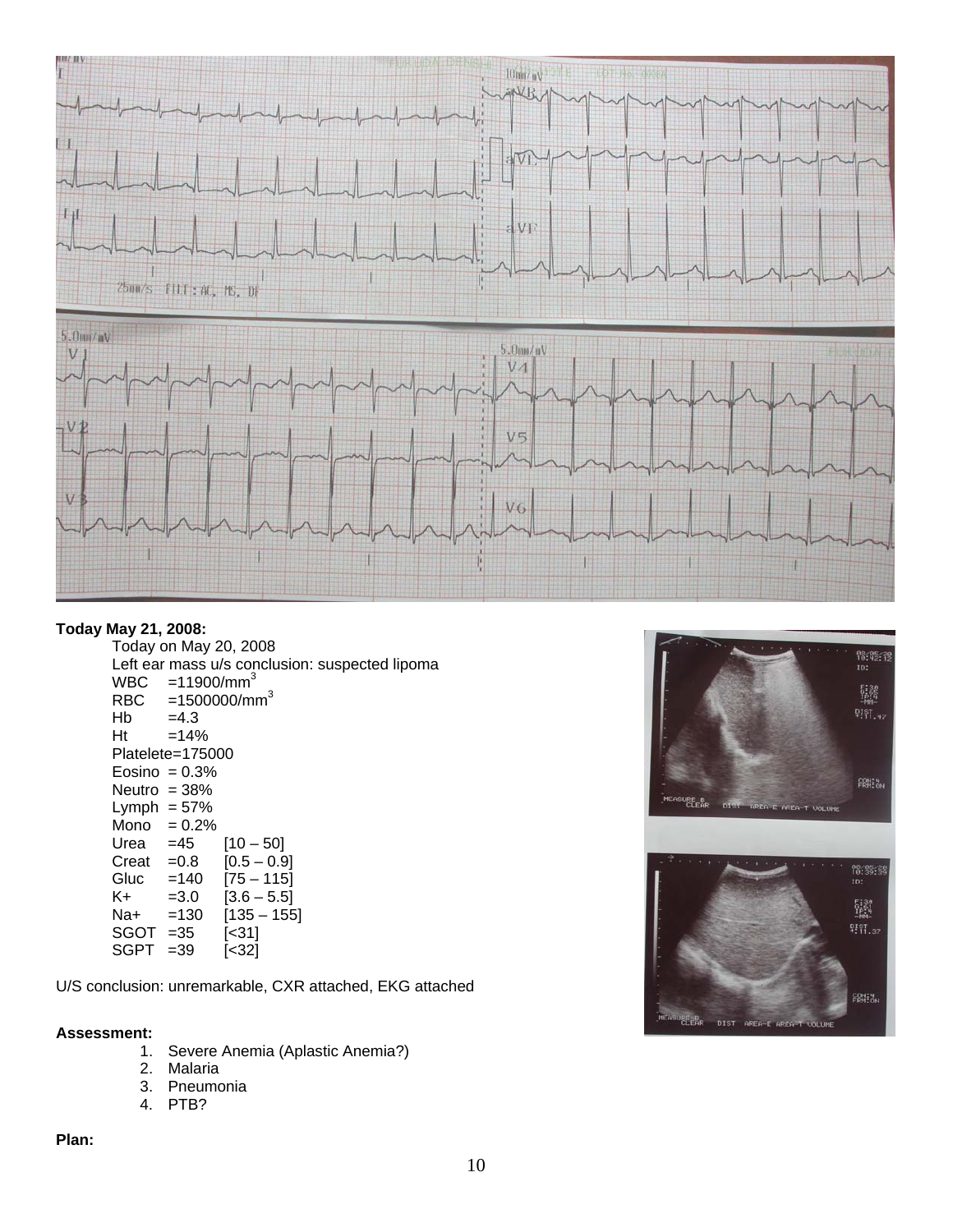- 1. Clarithromycin 500mg 1/2t po bid for 10d
- 2. Chloroquin 250mg 1t po qd
- 3. Paracetamol 500mg 1/2t pot id
- 4. FeSO4/Folic Acid 200/0.25mg 1t po bid
- 5. MTV 1t po bid
- 6. Draw blood for CBC, Lyte, BUN, Creat, Gluco, Peripheral smear, Reticulocyte count at SHCH

#### **Comments/Notes: Do you agree with my assessment and plan?**

#### **Examined by: Dr. Leng Sreng Date: May 21, 2008**

Please send all replies to kirihospital@gmail.com and cc: to tmed rithy@online.com.kh and kirihospital@yahoo.com.

*The information transmitted in this e-mail is intended only for the person or entity to which it is addressed and may contain confidential and/or privileged material. Any review, retransmission, dissemination or other use of or taking of any action in reliance upon, this information by persons or entities other than the intended recipient is prohibited. If you received this e-mail in error, please contact the sender and delete material from any computer.*

No answer replied

**From:** Hospital Rattanakiri Referral [mailto:kirihospital@gmail.com] **Sent:** Wednesday, May 21, 2008 5:28 PM **To:** Chau Rithy; Kruy Lim; Paul J. M.D. Heinzelmann; Joseph Kvedar; Kathleen M. Kelleher **Cc:** Bernie Krisher; Noun SoThero; Ed & Laurie Bachrach **Subject:** Rattanakiri TM Clinic May 2008, Case#5, VY#00279, 59F (Village I)

Dear all,

This is the last case for Rattanakiri TM Clinic May 2008, case number five, VY#00279, 59F and photo. Thank you very much for your cooperation and support in this project. Please reply to the case before Thursday afternoon.

Best regards, Sovann

## **Rattanakiri Provincial Hospital Telemedicine Clinic with Sihanouk Hospital Center of HOPE and Partners in Telemedicine**



**Patient: VY#00279, 56F (Village I)**

**Chief Complaint:** Left side weakness x 4y

**HPI:** 59F came to us complaining of left side weakness. She presented with symptoms of HA and dizziness, neck tension for a few days then unable to move extremity of one side and asked medical care provider take BP (180/?) and treated her with some injective medicine. A few months later she can move her left arm and leg but it was weaker than before. She developed of HA, dizziness, neck tension on/off but didn't see medical care.

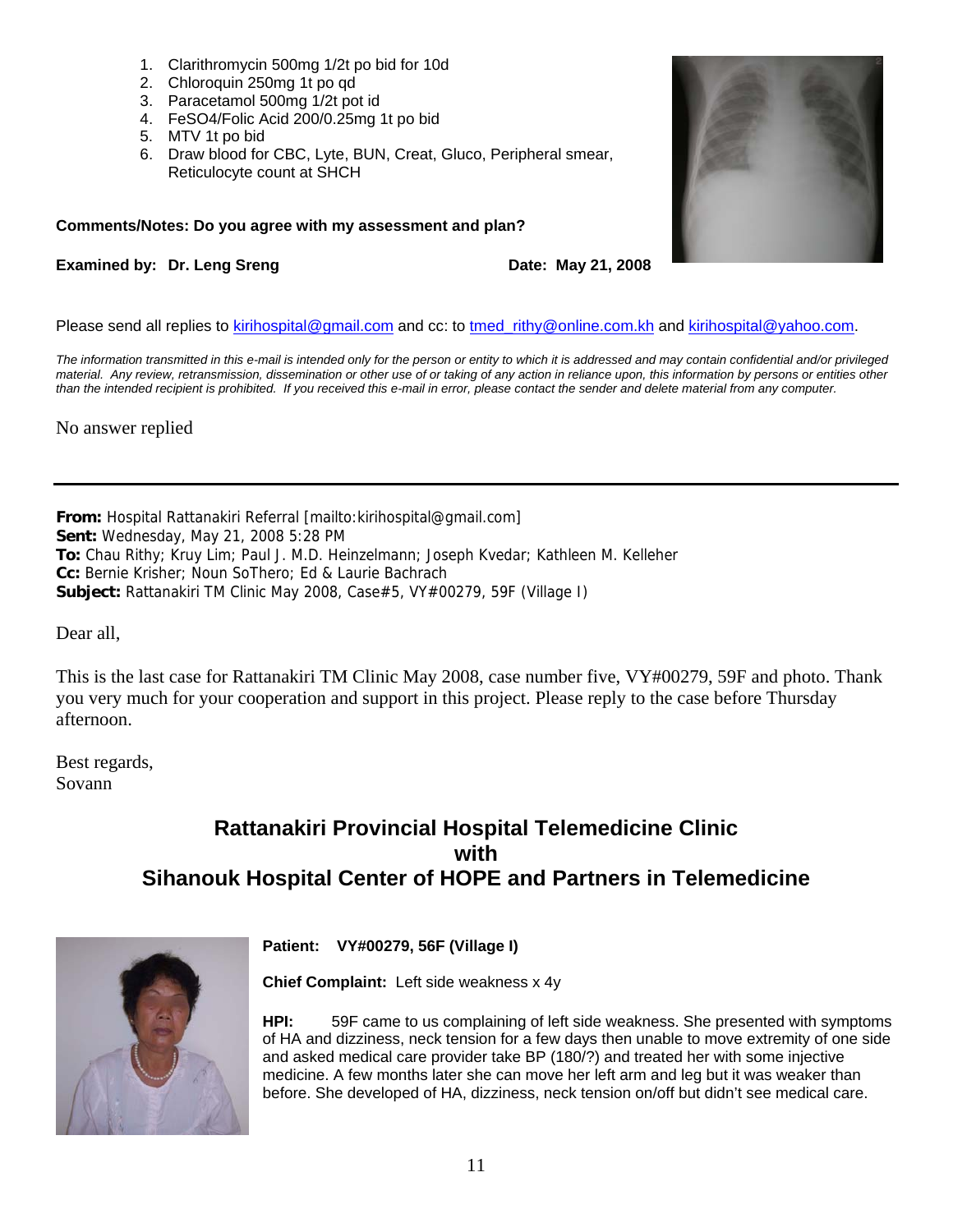| <b>PMH:</b> Remote malaria                                                |                                                                                                                 |  |       |           |                 |
|---------------------------------------------------------------------------|-----------------------------------------------------------------------------------------------------------------|--|-------|-----------|-----------------|
|                                                                           | Family Hx: Father with HTN                                                                                      |  |       |           |                 |
|                                                                           | <b>Social Hx:</b> No cig smoking, no alcohol drinking                                                           |  |       |           |                 |
| <b>Medication: None</b>                                                   |                                                                                                                 |  |       |           |                 |
| Allergies: NKDA                                                           |                                                                                                                 |  |       |           |                 |
|                                                                           | <b>ROS:</b> No fever, no cough, no dizziness, no HA, normal bowel movement, normal urination, no edema          |  |       |           |                 |
| PE:                                                                       | Vital Signs: BP: 170/90 (both side) P: 72                                                                       |  | R: 20 | T: 37.5°C | <b>Wt: 57Kg</b> |
| <b>General: Look stable</b>                                               |                                                                                                                 |  |       |           |                 |
|                                                                           | <b>HEENT:</b> No oropharyngeal lesion, pink conjunctiva, no lymph node palpable, no thyroid enlargement, no JVD |  |       |           |                 |
|                                                                           | Chest: CTA bilaterally, no rales, no rhonchi; H RRR, no murmur                                                  |  |       |           |                 |
| Abdomen: Soft, no tender, no distension, (+) BS, no HSM, no surgical scar |                                                                                                                 |  |       |           |                 |
| Extremity/Skin: No edema, no rash, no lesion                              |                                                                                                                 |  |       |           |                 |
|                                                                           | MS/Neuro: MS +5/5, motor and sensory intact, DTRs +2/4, normal gait                                             |  |       |           |                 |
| Lab/Studies done today:                                                   | Today on May 20, 2008<br>UA: protein trace                                                                      |  |       |           |                 |

#### **Assessment:**

- 1. HTN
- 2. Right Side stroke with left side weakness

#### **Plan:**

- 1. Nifedipine 10mg 1/2t po bid for one month
- 2. ASA 300mg 1/4t po qd for one month
- 3. Draw blood for Lyte, BUN, Creat, Gluc at SHCH
- 4. Do regular exercise

#### **Comments/Notes: Do you agree with my assessment and plan?**

**Examined by: Nurse Sovann Peng Date: May 21, 2008** 

Please send all replies to kirihospital@gmail.com and cc: to tmed\_rithy@online.com.kh and kirihospital@yahoo.com.

*The information transmitted in this e-mail is intended only for the person or entity to which it is addressed and may contain confidential and/or privileged material. Any review, retransmission, dissemination or other use of or taking of any action in reliance upon, this information by persons or entities other than the intended recipient is prohibited. If you received this e-mail in error, please contact the sender and delete material from any computer.*

No answer replied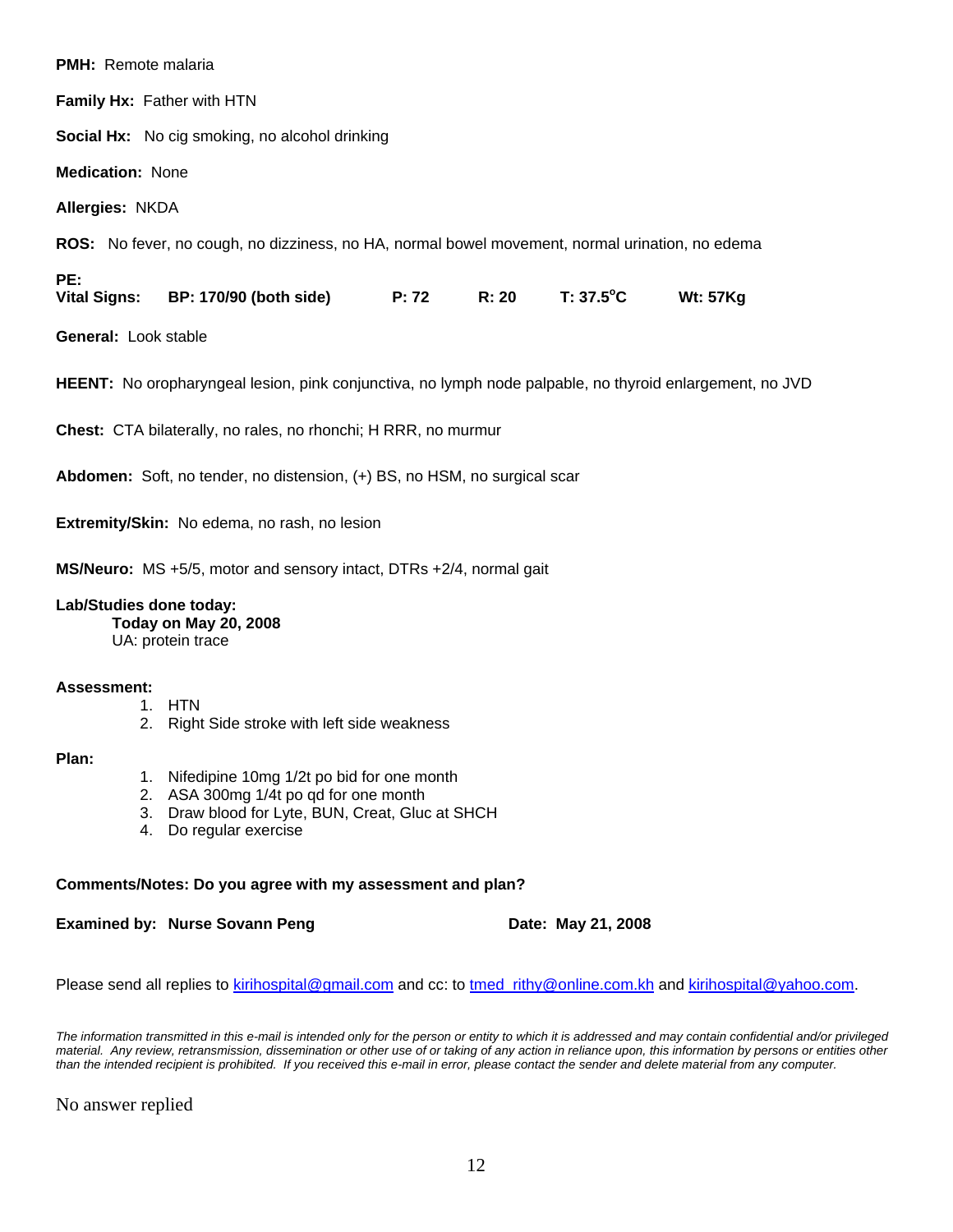**From:** Hospital Rattanakiri Referral [mailto:kirihospital@gmail.com] **Sent:** Thursday, May 22, 2008 11:24 AM **To:** Kathleen M. Kelleher **Cc:** Bernie Krisher; Noun SoThero; Ed & Laurie Bachrach; Chau Rithy **Subject:** Rattanakiri TM Clinic Cases received for May 2008

Dear Kathy,

I have received three cases from you, case number 1, 2, and 3.

Best regards, Sovann

# **Thursday, May 22, 2008**

## **Follow-up Report for Rattanakiri TM Clinic**

There were 5 new patients seen during this month TM clinic at Rattanakiri Referral Hospital (RRH). The data of 5 cases was transmitted and received replies from both Phnom Penh and Boston, and other 19 patients came for follow up and refill medication. Per advice sent by Partners in Boston and Phnom Penh Sihanouk Hospital Center of HOPE as well as advices from PA Rithy on site, the following patients were managed and treated per local staff:

[Please note that in general the practice of dispensing medications at RRH for all patients is usually limited to a maximum of 7 days treatment with expectation of patients to return for another week of supplies if needed be. This practice allows clinicians to monitor patient compliance to taking medications and to follow up on drug side effects, changing of medications, new arising symptoms especially in patients who live away from the town of Banlung and/or illiterate. Nearly all medications and some lab tests not available/done at RRH are provided by SHCH to TM patients at no cost]

## **Treatment Plan for Rattanakiri TM Clinic May 2008**

#### **1. MP#00276, 6F (Village I)**

#### **Diagnosis:**

- 1. Hematoma?
- 2. Cystic mass?

#### **Treatment:**

- 1. Ibuprofen 200mg/5cc 5cc tid prn pain x 3d (#3)
- 2. Cephalexin 250mg qid for 10d (#30)

#### **2. MP#00275, 10M (Village I)**

#### **Diagnosis:**

- 1. Tinea Unguium (Onychomycosis)
- 2. Left upper eyelid stye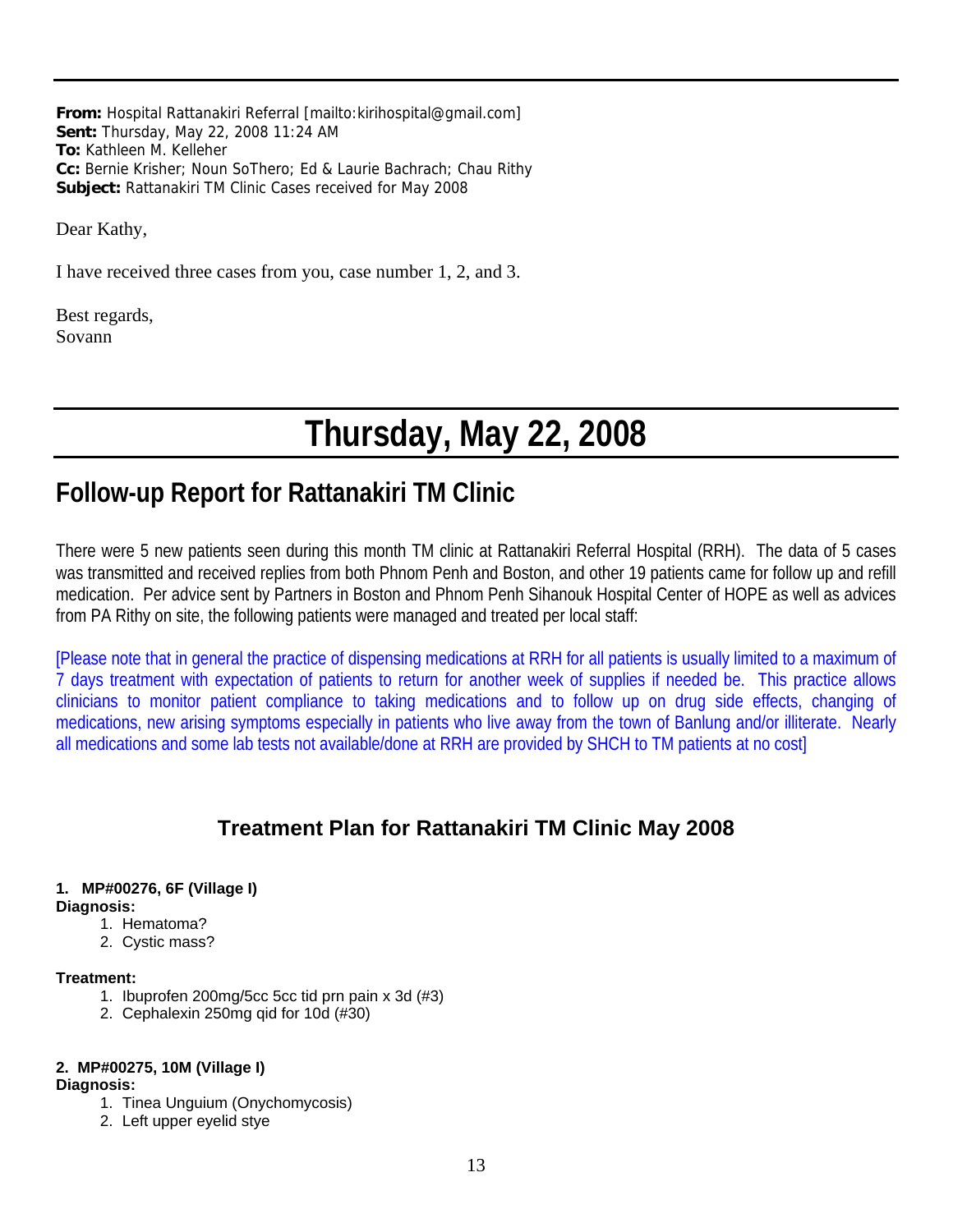#### **Treatment:**

- 1. Augmentin 200mg/5cc 10cc po bid x 7d (#3)
- 2. Ibuprofen 200mg/5cc 5cc po tid for 3d prn pain (#3)
- 3. Fluconazole 150mg 1t po qd for one month (buy)

#### **3. TS#00277, 45F (Pha Bang Village)**

#### **Diagnosis:**

- 1. PUD
- 2. Parasititis

#### **Treatment:**

- 1. Amoxicillin 500mg 2t po bid for two weeks (#56)
- 2. Metronidazole 250mg 2t po bid for two weeks (#56)
- 3. Omeprazole 40mg 1t po bid for two weeks then 1t qhs for one month (buy)
- 4. Metochlopramide 10mg 1t po qhs for two weeks (#14)
- 5. Mebendazole 100mg 1t po bid for 5d (#10)
- 6. GERD prevention education

#### **4. VS#00278, 7F (Village I)**

#### **Diagnosis:**

- 1. Severe Anemia (Aplastic Anemia?)
- 2. Malaria
- 3. Pneumonia
- 4. PTB?

#### **Treatment:**

- 1. Clarithromycin 500mg 1/2t po bid for 10d
- 2. Chloroquin 250mg 1t po qd
- 3. Paracetamol 500mg 1/2t po tid
- 4. FeSO4/Folic Acid 200/0.25mg 1t po bid
- 5. MTV 1t po bid
- 6. Draw blood for CBC, Lyte, BUN, Creat, Gluco, Peripheral smear, Reticulocyte count at SHCH

**Lab result on May 22, 2008** 

| <b>WBC</b><br>RBC    | $= 16.7$<br>$= 2.3$     | [4 - 11x10 <sup>9</sup> /L]<br>$[3.9 - 5.5x10^{12}/L]$ | Na<br>K | $=140$<br>$= 3.6$ | [135 - 145]<br>$[3.5 - 5.0]$ |
|----------------------|-------------------------|--------------------------------------------------------|---------|-------------------|------------------------------|
| Hb                   | $= 5.3$                 | [12.0 - 15.0g/dL]                                      | СI      | $=104$            | [95 - 110]                   |
| Ht                   | $=20$                   | $[35 - 47\%]$                                          | Creat   | $=44$             | [44 - 80]                    |
| <b>MCV</b>           | $= 89$                  | [80 - 100fl]                                           | Gluc    | $= 6.5$           | $[4.2 - 6.4]$                |
| <b>MCH</b>           | $= 23$                  | [25 - 35pg]                                            |         |                   |                              |
| MHCH $=\frac{26}{3}$ |                         | [30 - 37%]                                             |         |                   |                              |
| Plt                  | $=182$                  | [150 - 450x10 <sup>9</sup> /L]                         |         |                   |                              |
| Lym                  | $= 10.5$                | [1.0 - 4.0x10 <sup>9</sup> /L]                         |         |                   |                              |
|                      | Nucleated RBC: Moderate |                                                        |         |                   |                              |
|                      | Target cells : 1+       |                                                        |         |                   |                              |
|                      | Microcyte : 3+          |                                                        |         |                   |                              |
|                      | Macrocyte : 2+          |                                                        |         |                   |                              |
|                      | Anisocytosis: 2+        |                                                        |         |                   |                              |
|                      |                         |                                                        |         |                   |                              |

Reticulocyte count:  $28.3$  [0.5 – 1.5]

#### **5. VY#00279, 56F (Village I)**

#### **Diagnosis:**

- 1. HTN
- 2. Right Side stroke with left side weakness

#### **Treatment:**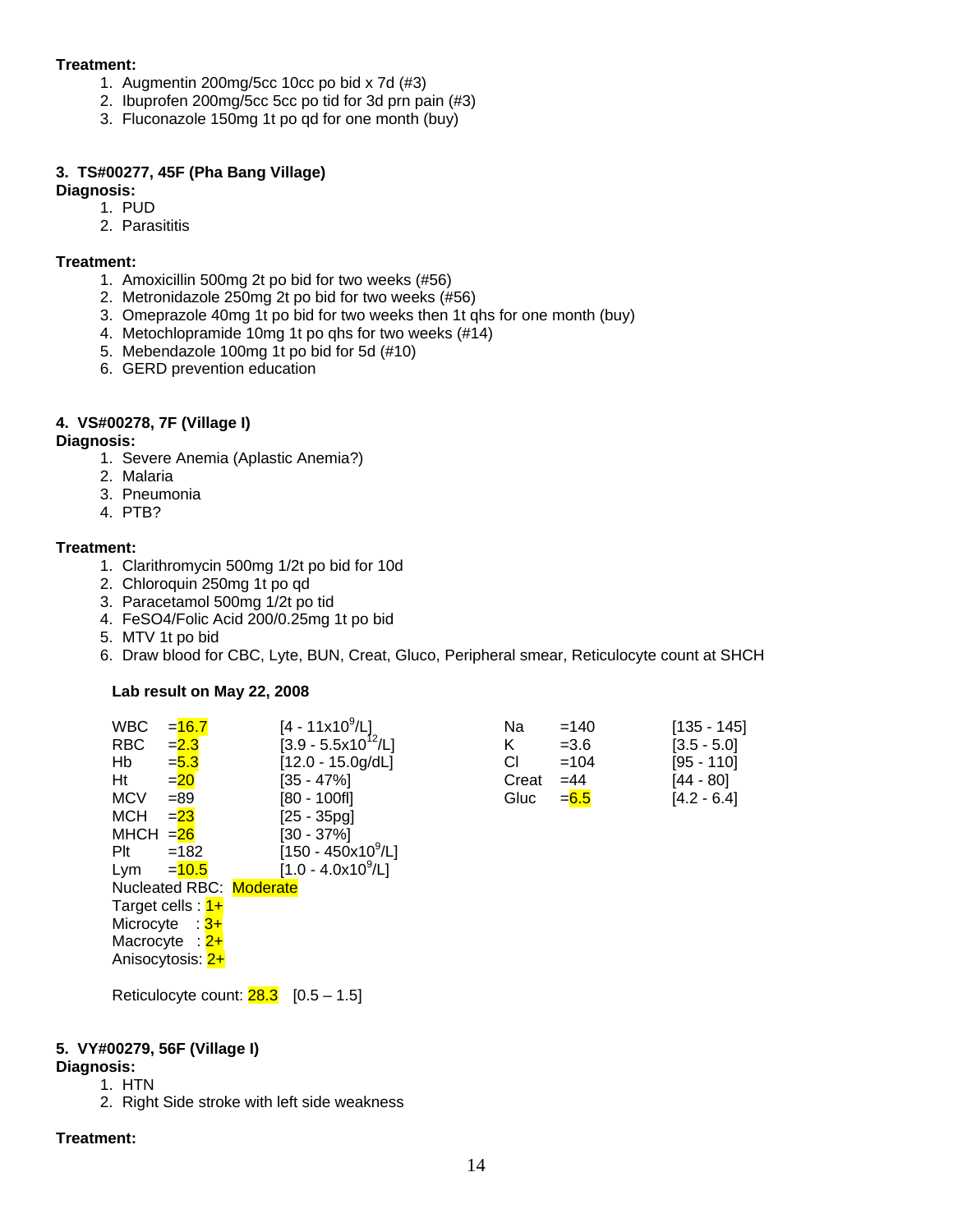- 1. Nifedipine 10mg 1/2t po bid for one month (buy)
- 2. ASA 300mg 1/4t po qd for one month (10)
- 3. Do regular exercise

## **Patient who came for follow up and refill medication**

#### **1. NS#00006, 18F (Village I)**

#### **Diagnosis:**

1. Euthyroid goiter

#### **Treatment:**

- 1. Carbimazole 5mg 1t po qd (#100)
- 2. Propranolol 40mg ¼t po bid
- 3. Draw blood for TSH, Free T4 and T3 at SHCH

#### **Lab result on May 22, 2008**

| TSH               | $= 0.02$ | $[0.49 - 4.67]$  |
|-------------------|----------|------------------|
| Free T4 = $10.97$ |          | $[9.14 - 23.81]$ |
| Tot T3            | $=1.83$  | $[0.78 - 2.5]$   |

#### **2. NH#00010, 53F (Village III)**

#### **Diagnosis:**

- 1. HTN
- 2. DMII
- 3. LVH
- 4. VHD (AR/AS??)

#### **Treatment:**

- 1. Atenolol 50mg 1t po bid (#200)
- 2. Chlorpropramide 1t po bid (buy)
- 3. ASA 300mg 1/4t po qd (#25)
- 4. Captopril 25mg 1t po tid (#300)
- 5. HCTZ 25mg 2t po qd (#200)
- 6. Draw blood for Gluc, HbA1C at SHCH

#### **Lab result on May 22, 2008**

Gluc  $= 8.5$  [4.2 - 6.4] HbA1C =  $6.6$  [4 – 6]

#### **3. UP#00093, 52F (Village III)**

#### **Diagnosis:**

1. Euthyroid goiter

#### **Treatment:**

- 1. Carbimazole 5mg 1t po qd (#100)
- 2. Propranolol 40mg 1/4t po bid

#### **4. CL#00122, 34F (Village III) Diagnosis:**

1. Euthyroid goiter

#### **Treatment:**

1. Draw blood for Free T4 at SHCH

**Lab result on May 22, 2008**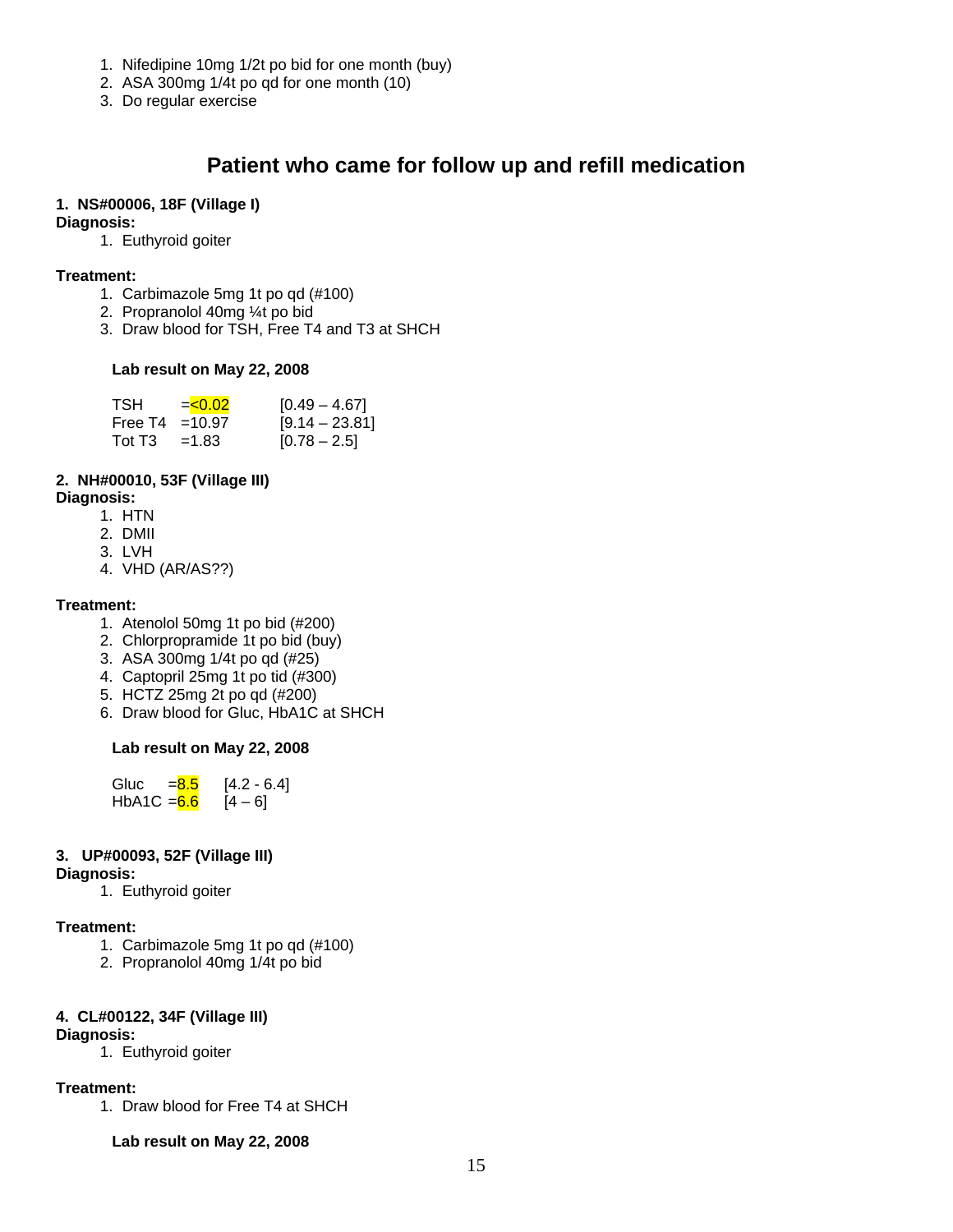#### **5. PO#00148, 67F (Village III)**

**Diagnosis:** 

- 1. HTN 2. DMII with PNP
- 

#### **Treatment:**

- 1. Metformin 500mg 2t po qhs (#200)
- 2. Glibenclamide 5mg 2t po bid (#400)
- 3. Captopril 25mg ¼t po bid (#50)
- 4. ASA 300mg ¼t po qd (#25)
- 5. Amitriptylin 25mg ½t po qhs (#50)
- 6. Simvastatin 5mg 1t po qhs
- 7. Recheck Tot Chole, TG, Gluc and HbA1C in August

#### **6. PS#00149, 26F (Village I)**

#### **Diagnosis:**

1. Euthyroid Goiter

#### **Treatment:**

- 1. Carbimazole 5mg 1t po qd (#100)
- 2. Recheck Free T4 in October

#### **7. CO#00188, 38F (Village I)**

#### **Diagnosis:**

1. Euthyroid goiter

#### **Treatment:**

1. Draw blood for Free T4 at SHCH

#### **Lab result on May 22, 2008**

Free T4 =  $14.27$  [9.14 – 23.81]

#### **8. YM#00189, 16F (Village III)**

#### **Diagnosis:**

1. Asthma

#### **Treatment:**

1. Salbutamol Inhaler 2puffs bid prn (#2)

#### **9. PN#00229, 45F (Village VI)**

#### **Diagnosis:**

1. DMII

#### **Treatment:**

- 1. Chlorpropramide 250mg 1t po bid (buy)
- 2. Metformin 500mg 1t po qhs (#100)
- 3. ASA 300mg  $\frac{1}{4}$ t po qd (#25)

## **10. OH#00230, 59F (Village III)**

#### **Diagnosis:**

- 1. Euthyroid
- 2. HTN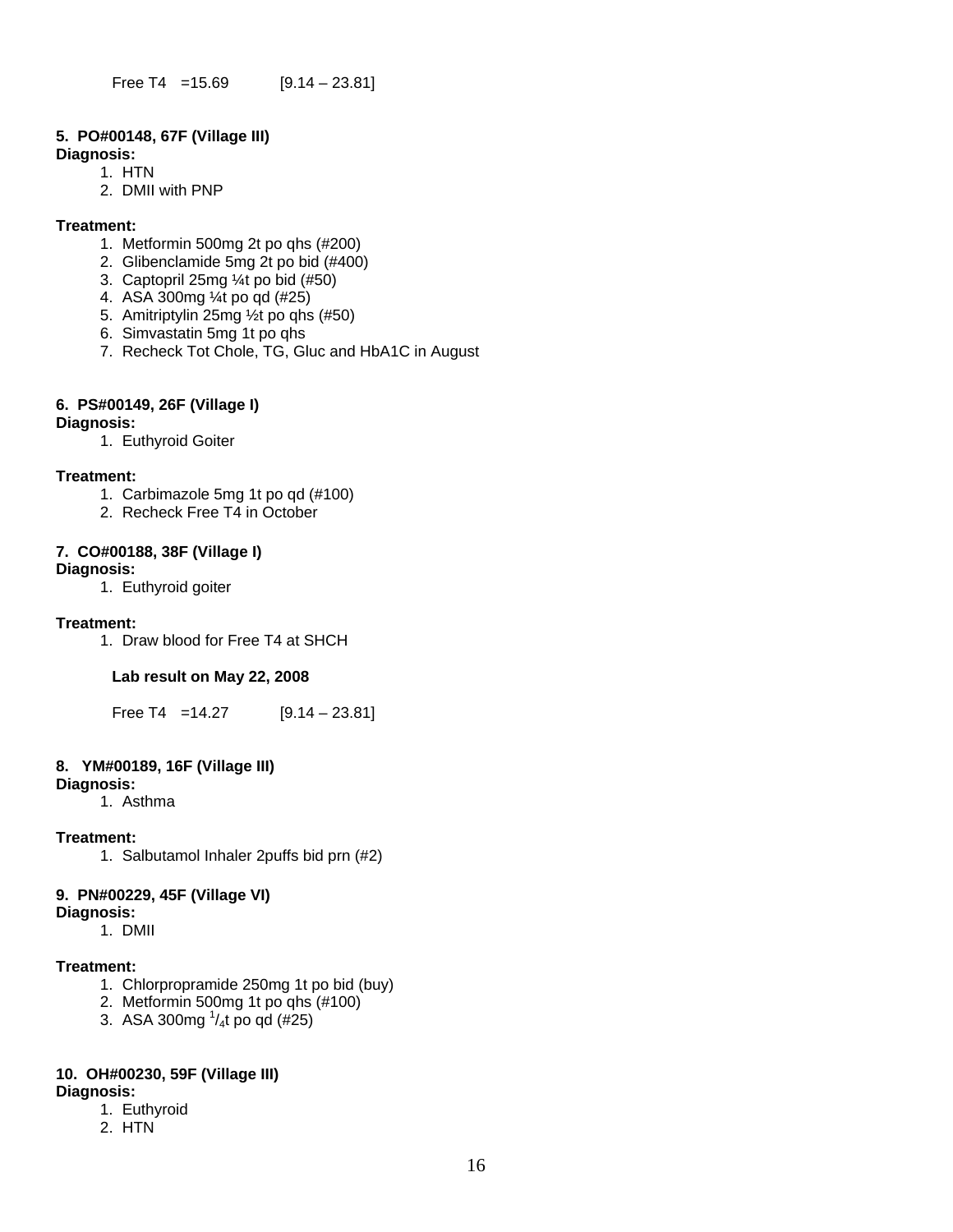#### **Treatment:**

- 1. Atenolol 50mg 1/2t po bid (#100)
- 2. Captopril 25mg 1/2t po bid (#100)
- 3. Recheck free T4 in September 2008

#### **11. KK#00231, 45F (Village I)**

#### **Diagnosis:**

1. DMII

#### **Treatment:**

- 1. Chlorpropramide 250mg 1t po bid (buy)
- 2. Metformin 500mg 2t po qhs (#200)
- 3. Captopril 25mg 1/4t po qd (#25)
- 4. ASA 300mg 1/4t po qd (#25)
- 5. Draw blood for Gluc and HbA1C at SHCH

#### **Lab result on May 22, 2008**

Gluc  $= 6.5$  [4.2 - 6.4] HbA1C =  $\frac{10.8}{4}$  [4 – 6]

#### **12. SV#00256, 43M (Village I)**

#### **Diagnosis:**

1. DMII

#### **Treatment:**

- 1. Glibenclamide 5mg 2t po qd (buy)
- 2. Metformin 500mg 2t po qhs (#200)
- 3. Draw blood for Gluc and HbA1C at SHCH

#### **Lab result on May 22, 2008**

| Gluc           | $= 8.5$ | $[4.2 - 6.4]$ |
|----------------|---------|---------------|
| HbA1C $=$ 10.7 |         | $[4 - 6]$     |

#### **13. SS#00258, 61F (Village III)**

#### **Diagnosis:**

1. DMII

#### **Treatment:**

1. Glibenclamide 250mg 1t po qd (#100)

#### **14. KC#00260, 44F (Village V)**

#### **Diagnosis:**

1. DMII

#### **Treatment:**

- 1. Metformin 500mg 1t po qhs (#100)
- 2. Glibenclamide 5mg 1t po qd (buy)
- 3. Draw blood for Gluc and HbA1C at SHCH

#### **Lab result on May 22, 2008**

| Gluc          | $= 3.3$ | $[4.2 - 6.4]$ |
|---------------|---------|---------------|
| $HbA1C = 5.7$ |         | $[4 - 6]$     |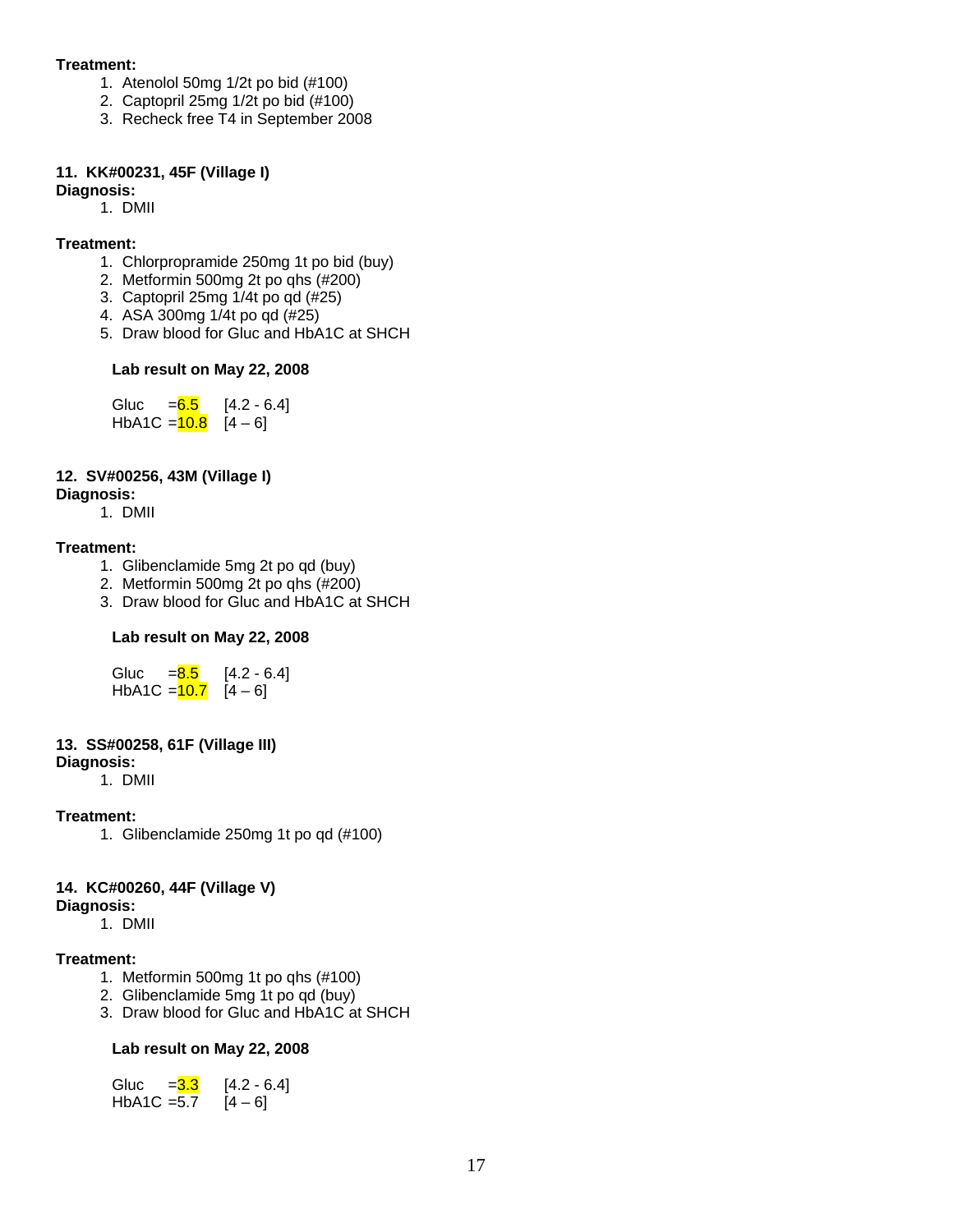#### **15. HS#00263, 20F (Lom phate)**

#### **Diagnosis:**

1. Right mammary duct obstruction

#### **Treatment:**

1. Send breast mass fluid for AFB smear, Gram stain and culture at SHCH

#### **Lab result on May 22, 2008**

 **AFB smear:** no AFB seen  **Gram stain:** no organism seen, few WBC  **Culture:** sterile

#### **16. BS#00265, 51M (Village VI)**

#### **Diagnosis:**

1. DMII

#### **Treatment:**

- 1. Glibenclamide 5mg 2t po bid (buy)
- 2. Metformin 500mg 1t po qhs (#100)
- 3. Captopril 25mg 1/4t po bid (#25)
- 4. ASA 500mg 1/4t po qd (#25)
- 5. Diabetic diet education, regular exercise and foot care
- 6. Recheck FBS and HbA1C in August.

#### **17. TV#00267, 55F (Village II)**

#### **Diagnosis:**

1. DMII

#### **Treatment:**

- 1. Metformin 500mg 1t po qAM and 2t po qhs (#300)
- 2. Captopril 25mg 1/4t po bid (buy)
- 3. ASA 300mg 1/4t po qd (#25)
- 4. Draw blood for Gluc and HbA1C at SHCH

#### **Lab result on May 22, 2008**

Gluc  $= 8.7$  [4.2 - 6.4] HbA1C =  $\frac{9.5}{9.6}$  [4 – 6]

#### **18. VC#00268, 66M (Bey Srok Village)**

#### **Diagnosis:**

1. DMII

#### **Treatment:**

- 1. Metformin 500mg 2t po bid (#400)
- 2. Glibenclamide 5mg 2t po bid (buy)
- 3. Captopril 25mg 1/4t po qd (#25)
- 4. ASA 300mg 1/4t po qd (#25)
- 5. Recheck FBS and HbA1C in 2 mo

#### **19. OE#00273, 65M (Village I)**

#### **Diagnosis:**

1. DMII with PNP

#### **Treatment:**

- 1. Glibenclamide 5mg 2t po bid (#400)
- 2. Captopril 25mg 1/4t po qd (buy)